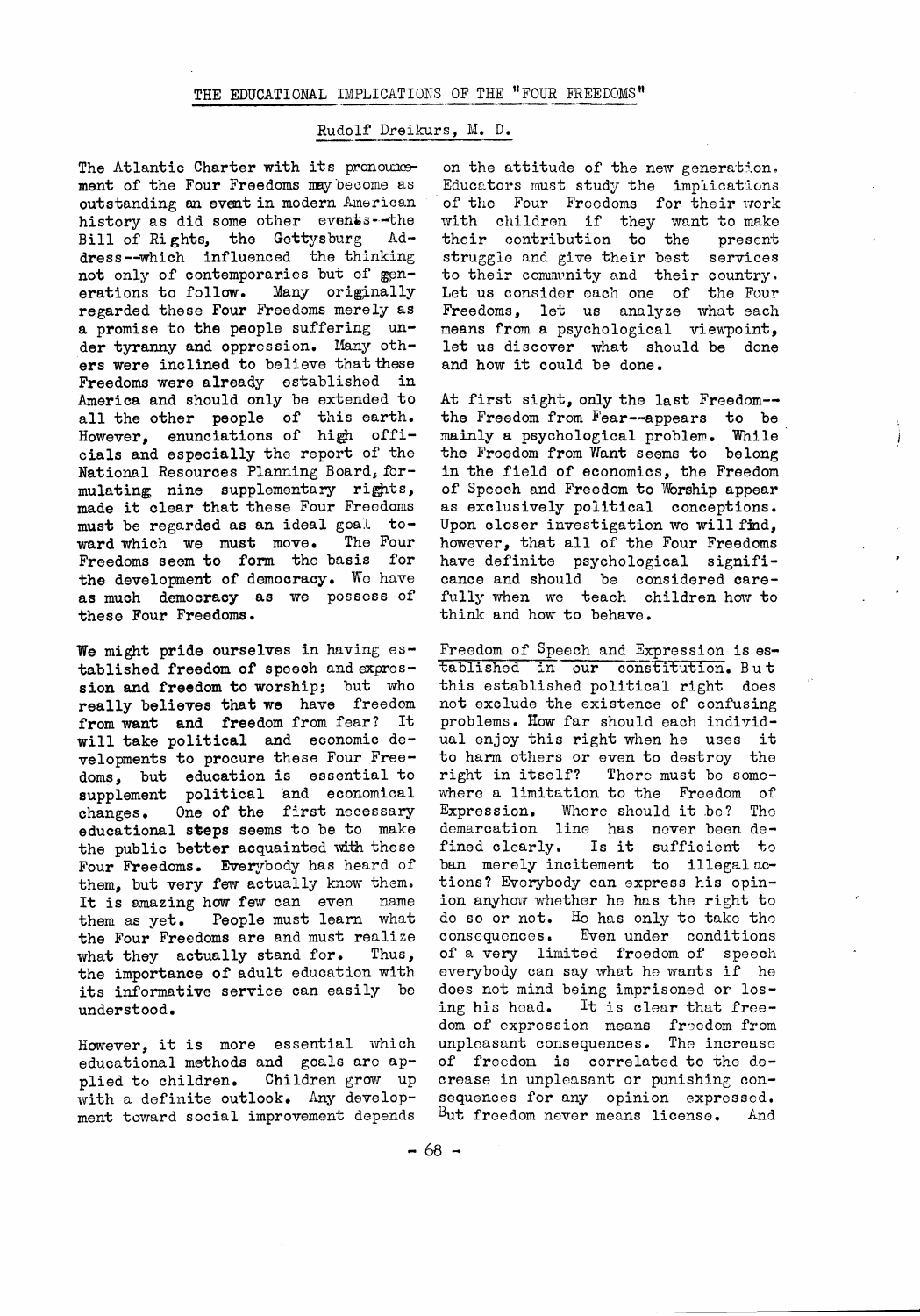freedom never means one-sided privilege. Freedom must be limited by a sense of responsibility which respects the rights of others, and must include all members of the community alike; otherwise we would not call it freedom. Freedom of speech can only have one psychological meaning: that everybody has the right to express his opinion provided that he is sincere and does not intend to hurt others. A general conception of human rolationship regulates what is considered to be harmful and insulting. To criticize a superior will be considered less or more harmful according to the degree in which freedom of speech is granted, The possibility of expressing one's opinion, even if it contradicts cherished convictions of others, requires freedom of speech based on tolerance and mutual respect. We in America have a great deal of these freedoms-perhaps more in the political life than in the daily routine within the community or within the family. We must recognize the necessity of bringing up our children in such a way that expressing their opinions is natural and does not require either rebellion or aggressiveness. Otherwise, only those children will express their opinions freely who are impertinent and hostile, who do not care whether they antagonize or provoke punishment.  $0f$ ten the "good" children are docile and submissive, while their spokesman is a child with less responsibility and less conformity. Parents and schools have a great responsibility in teaching the children not only the right but also the obligation of expressing their opinions and of taking a stand for what they consider right and advisable. We cannot start teaching democracy at a certain age after we first have suppressed with force and intimidation the natural inclination of the child to take a stand and express an opinion in a constructive and cooperative way.

Concretely, children should be instructed how to use sincere and constructive criticism, and children must be trained to respect criticism, not as a consequence of paternal or educational authority and power, but as the right

of human beings dealing with them. Children must be taught that the  $ex$ pression of a different opinion is neither an insult or disrespectful. In certain national groups and communities freedom of speech is little practiced, very often as a consequence of a particular national background. Ιŧ is vital to educate children so that they bring this spirit of decent and courageous expression into their community life. <sup>1</sup>t is possible to arrange discussion groups where mutual tolerance and mutual respect in expressing antagonistic opinions is practiced. Such groups can be used for demonstration to other children and to the grownups as well. There is no freedom of speech so long as talking frankly means hostility and so long as so many refuse to talk at all.

These are a few points which serve only to demonstrate the problem rather than to cover the field. It is necessary to study all the implications which the postulation of Freedom of Speech can have and actually has for our educational procedure. Schools will have to consider how much freedom of speech and expression they have established, and parents must become aware of how important the atmosphere of the family is for their community and for the whole country.

Freedom of Worship seems to be fairly well established. Everybody can be $\sim$ lieve what he wants. However, our daily practice again falls rather short of this generally accepted principle. The widely spread anti-Semitic inclination can be excused on assumed racial differences, which do not actually But how can we speak of Freeexist. dom of Worship as long as the members of certain regligious groups are not fully accepted and respected, as so often happens to Catholics in certain parts of the country? Much can be done in the direction of religious tolerance and respect by teaching the children to regard other religious groups not as enemies or as inferiors, but as people with equal decency and the same amount of truth to claim for their convictions. Religious tolerance cannot be tacitly presupposed.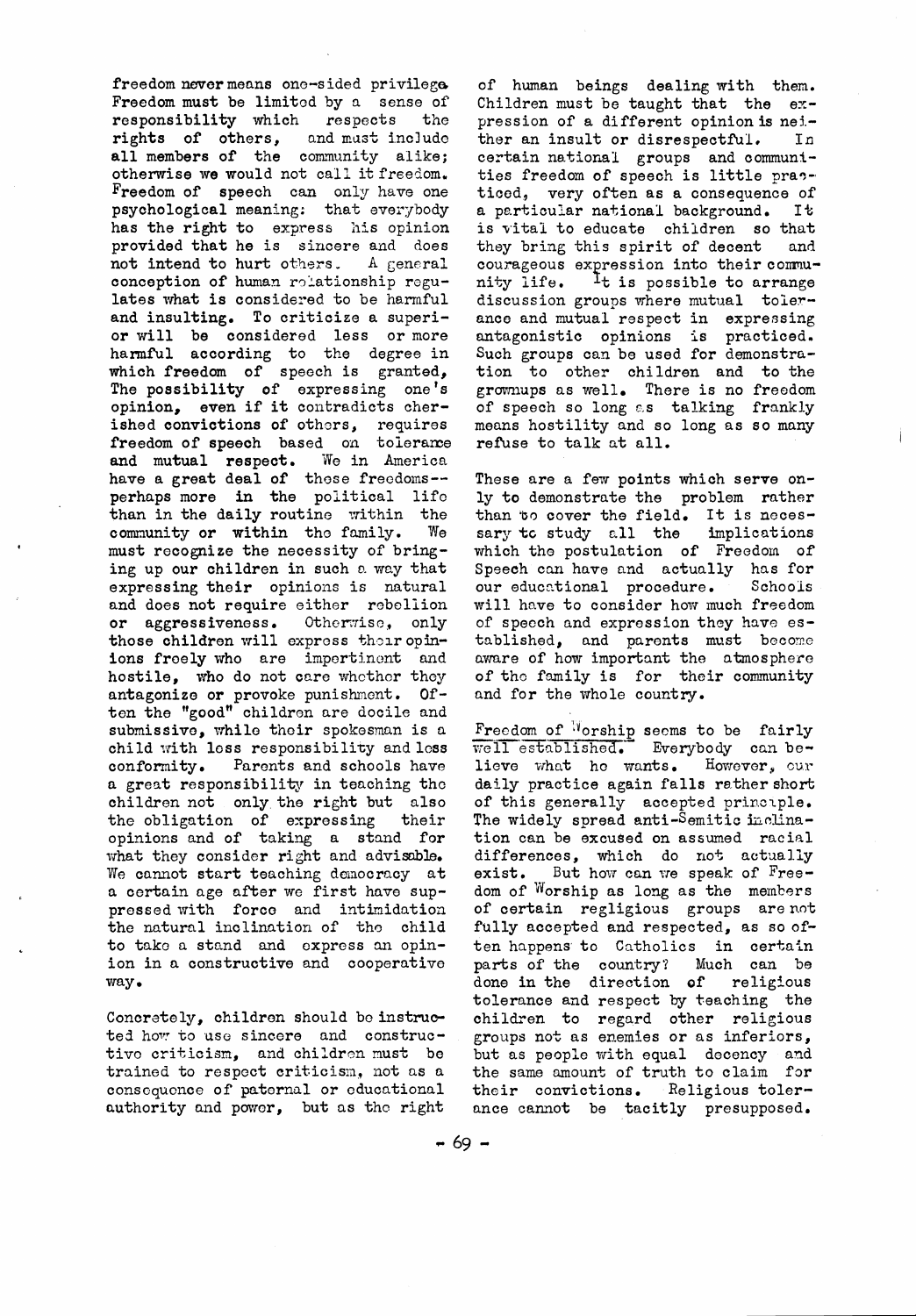It does not exist if it is not trained. It is not sufficient that educators refrain from expressing intolerant They must help the chilviewpoints. dren to accept others who have different religious convictions as equally good and equally enlightened. We lack Freedom of Religious Thinking as long as so many are hypecritical in religious matters. Belonging to a certain church, unfortunately, does not necessarily mean possessing definite convic-What a man actually believes tions. is very often his personal secret, revealed only to his closest friends, if Lip-service is more frequent ever. than is deep and sincere faith. This statement cannot be regarded as exag-How often are ministers geration. obliged to issue such statements from the pulpit! This widespread lip-service indicates that church affiliations may be based on social pressure rather than on genuine religious convictions. In order to establish Freedom of Worship we must give our children the opportunity to know and understand the various creeds. They also should have a chance to choose, Without freedom to choose, religious worship is imposed, but not free.

Freedom from Want certainly is one of the fundamental requirements for peace But what can educaand cooperation. tors do in helping to establish it? The fact that people live without the bare essentials for life is not merely the consequence of economic conditions. Economic conditions themselves are influenced by attitudes and opinions of the majority of the people. Establishing freedom from want requires the goneral recognition of the fact that the want of our neighbor endangers our own security, that the destitution of our neighbors is our own responsibility. This feeling of responsibility for each other, this interest in the welfare of others, is an educational task of first order. There are many ways in which children can be made aware of the wants of others, can be made to understand them and stimulated to help. Instead of basking in the prestige derived from possessing more than the other one has, children can learn to enjoy the feeling of sharing. They

compassionate can learn to enjoy the desire to assist and to aid; they can learn to regard the needs of the other one not as a reason for ridicule and contempt but as a challenge to their own intelligence, tast, and social in-How far from such attitudes terest. "charity," is the gratification of which embodies the glorification of a "Charity" won't moral superiority. bring freedom from want. We should not teach children to be "charitable." As long as people do not feel the duty to share, the Freedom from Want never has a chance of being established.

Freedom from Fear! The deepest secret of human misery is revealed to those who conceive the Freedom from Fear as the basic element of human living together. Fear keeps people not only from happiness and enjoyment of life but also from being cooperative. Much can be said about methods of delivering people from fear. Psychologists, psychiatrists, and educators will have to work hard to devise methods and techniques of conquering its menace. Very few realize as yet that fear is very often not caused by real dangers; even death loses its terror for those who have developed courage, and no predicament can frighten them. This quality of courage, of confidence in one's own strength, is the only antidote for Self-confidence and courage fear. must be developed in our children if our citizons are to be without fear. Freedom from Fear cannot be assomplished by merely economic or political We all are only too ready measures. to fear dangers from without and from within, because we have not learned to trust ourselves and others. Persecution and oppression are consequences of fear as well as causes. Only frightened people suppress others. Worse than famine and disease is the fear of losing social status, of being less than the next fellow. This fear engulfs children competing with older and younger sisters and brothers and rebelling against parents who either pamper or oppress them. Bringing up children without fear might prove to be more important even than teaching them to read and to write. How much time we spend on the three R's because